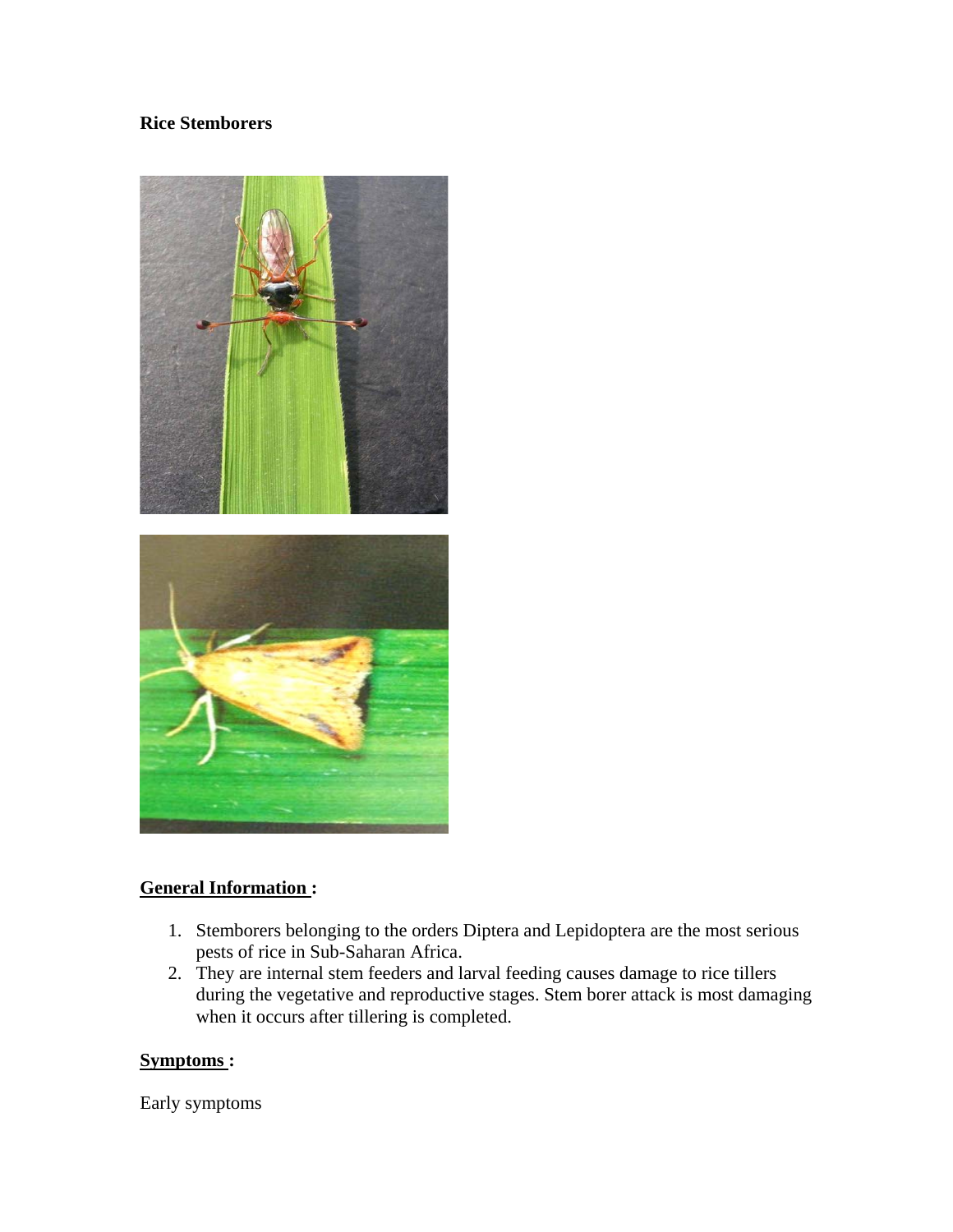- 1. Deadhearts: attack of young plants at the vegetative stages (seedlings to panicle initiation) results in the destruction of the growing point, typically referred to as "deadhearts" caused by the drying up of the central shoots (dead inner leaves)
- 2. Larval damage by *Maliarpha separatella* within the stem results in reduced plant vigour, fewer tillers and many unfilled grains. The larva does not produce deadhearts because the growing apical portion of the plant is not cut from the base. Thus, panicles can be initiated at the last node.



Late symptom

3. Whiteheads: attack of plant bearing panicles at the flowering stage results in a white or dry empty panicle called 'whitehead'.

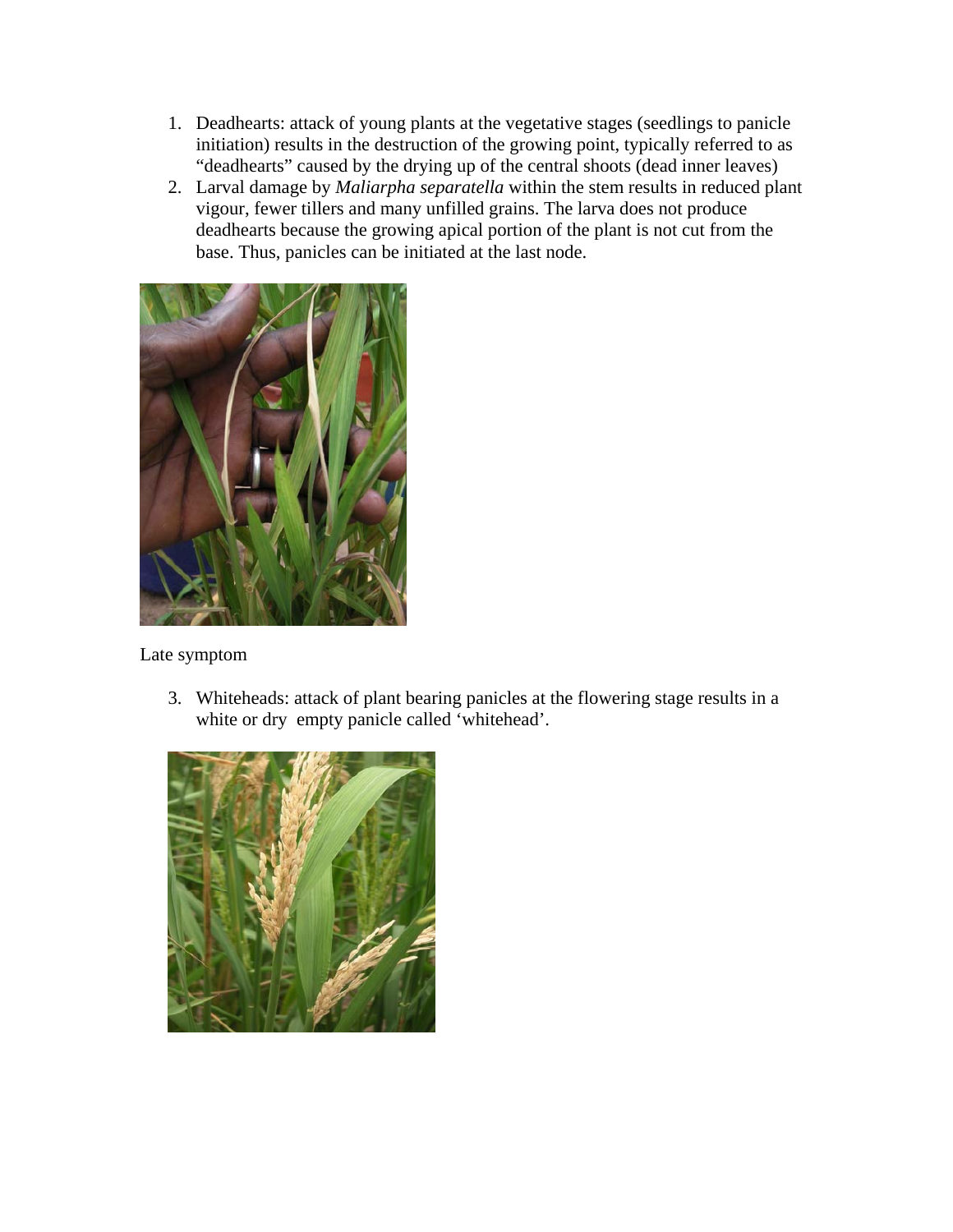### **Causes of stemborer outbreaks:**

- 1. Favourable climate
- 2. Presence of alternative hosts in and around rice fields
- 3. Crop residues (what's left after harvest), ratoons (tillers that sprout from rice stubble) and volunteers (self-seeded rice plants that grow up from shed or spilt seeds) are ideal places for borers to survive and multiply
- 4. Planting with high-yielding varieties varieties that are unfortunately susceptible to attack
- 5. Wide range of planting dates

# **Control :**

- 1. Cultural practices such as early sowing, narrow spacing of plants and maintaining weed-free fields have been observed to minimize diopsid infestation
- 2. Synchronized planting over a large area has been used to allow the most susceptible stage of rice to escape from *Chilo zacconius* damage
- 3. Management of stubble by burning, plowing and flooding after harvest destroys diapausing larvae of *Maliarpha separatella*
- 4. Strip- and inter-cropping of maize with NERICA was found to be effective in reducing stem borer damage on rice because maize and rice share some common stemborer species
- 5. Carabids, reduviids, dragonflies and spiders are known predators of *Chilo zacconius*
- 6. The braconids *Rhaconotus scirpophagae* Wilk. and *Bracon antennatus* Granger are gregarious endoparasitoids of *Maliarpha separatella* in Nigeria
- 7. The braconid *Cotesia* (=*Apanteles*) *sesamiae* Cameron and the eulophid *Pediobus furvus* Gahan are the most important wasps attacking *Sesamia* spp.

### **\* Resistant cultivars to rice stem borers**

- 1. *Oryza sativa* japonica sub-species: LAC 23, ITA 121, TOS 4153
- 2. Upland NERICAs: NERICA 1, NERICA 2, NERICA 4, NERICA 5, and NERICA 7
- 3. WAB 1159-2-12-11-6-9-1-2 has been reported in Uganda to trap *Diopsis thoracica* larvae with their highly hairy leaves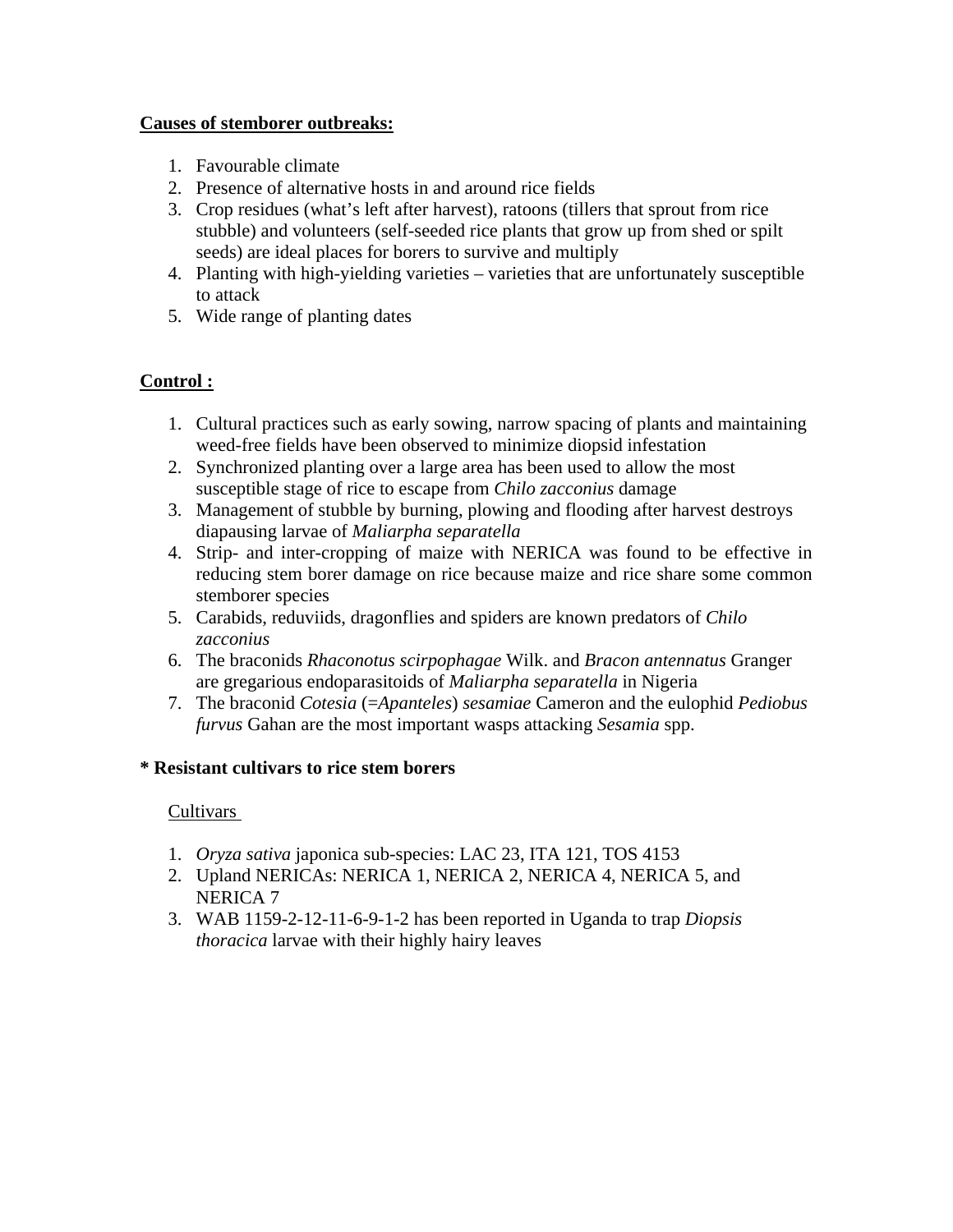**African Rice Gall Midge (AfRGM)** 



# **General Information :**

- 1. The African rice gall midge (AfRGM), *Orseolia oryzivora* Harris and Gagné (Diptera: Cecidomyiidae) is a serious insect pest of rainfed and irrigated lowland rice in Africa.
- 2. It is a bud/stalk borer and larval feeding causes severe damage to rice during the vegetative stages (seedling to panicle initiation).

### **Symptoms :**

- 1. The larvae attack the growing point of rice tillers and cause the leaf sheath tissues to form a tube-like structure called a 'silver shoot gall' that resembles an onion leaf.
- 2. Early gall infestation results in stunting, bushy appearance of the rice plant, with as many as 50 small tillers per hill.
- 3. Galls cannot be pulled out of the rice tillers unlike deadhearts caused by stemborers

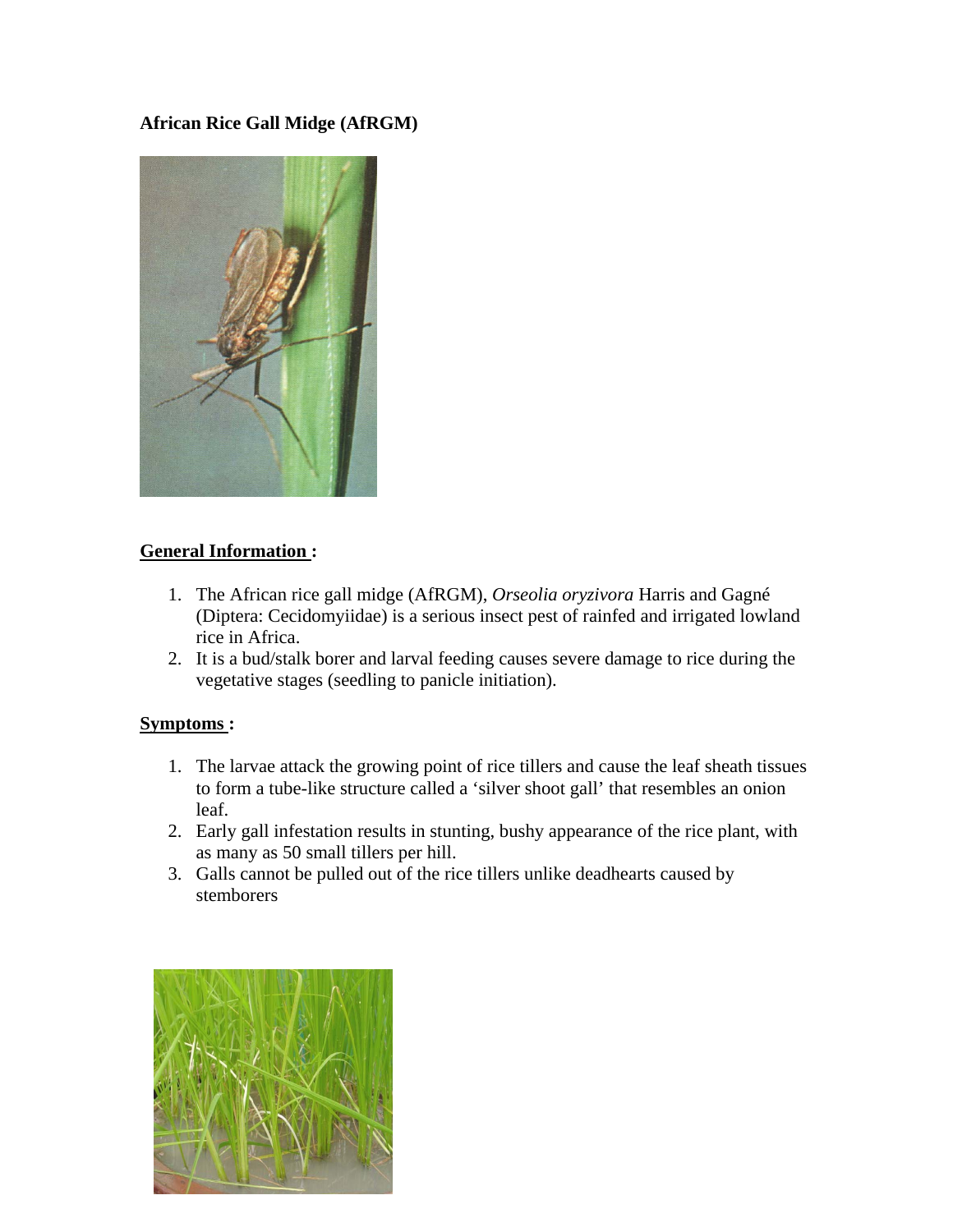### **Causes of AfRGM outbreaks:**

- 1. Changes in weather (high rainfall, excessive cloud cover and humidity): outbreaks tend to occur in years that are wetter than usual
- 2. Staggered planting: wide range of planting dates increases the risk of AfRGM outbreaks. Late-planted fields are usually at higher risk
- 3. Planting of new high-yielding AfRGM-susceptible varieties: fertilizer-responsive improved varieties though high-yielding are generally more susceptible to AfRGM than the traditional land-races they are replacing
- 4. Increased use of fertilizer, which—with the adoption of improved varieties—has been a major aspect of rice intensification in West Africa, might have contributed to increased AfRGM infestation
- 5. Presence of alternative host plants

# **Control:**

- 1. Early and synchronized planting: rice fields planted early are less likely to suffer serious damage than those planted late.
- 2. Destruction of alternative host plants such as rice ratoons, volunteers and *Oryza longistaminata.*
- 3. Fertiliser use: moderate levels of fertiliser (e.g. 60 kg/ha) should be used and applied in split doses.
- 4. Movement of seedlings should be discouraged as such seedlings can be infested by AfRGM in the nursery.
- 5. Plant spacing: close spacing should be discouraged because it provides a suitable micro-environment for the survival of the exposed life stages of AfRGM.
- 6. The gregarious endoparasitoid *Platygaster diplosisae* and the solitary ectoparasitoid *Aprostocetus procerae* are the most important wasps attacking AfRGM.
- 7. The combination of growing gall midge tolerant varieties with *Paspalum scrobiculatum* management at the edge of rice fields had significantly increased farmers' yields because the *Paspalum* conserve asso
- 8. Habitat manipulation with *Paspalum scrobiculatum* management at the edge of rice fields had significantly increased the carry-over of parasitoids from *Paspalum* gall midge (*Orseolia bonzii*) to AfRGM, such as dry-season cultivation to encourage *Paspalum scrobiculatum* abundance early in the wet season.

# **\* Resistant cultivars to AfRGM**

- 1. *Oryza sativa* japonica sub-species: TOS 14519 moderately resistant to AfRGM across West Africa
- 2. *Oryza sativa* indica sub-species: Cisadane gall midge tolerant variety released in Nigeria as FARO 51, BW 348-1 - gall midge and iron toxicity tolerant variety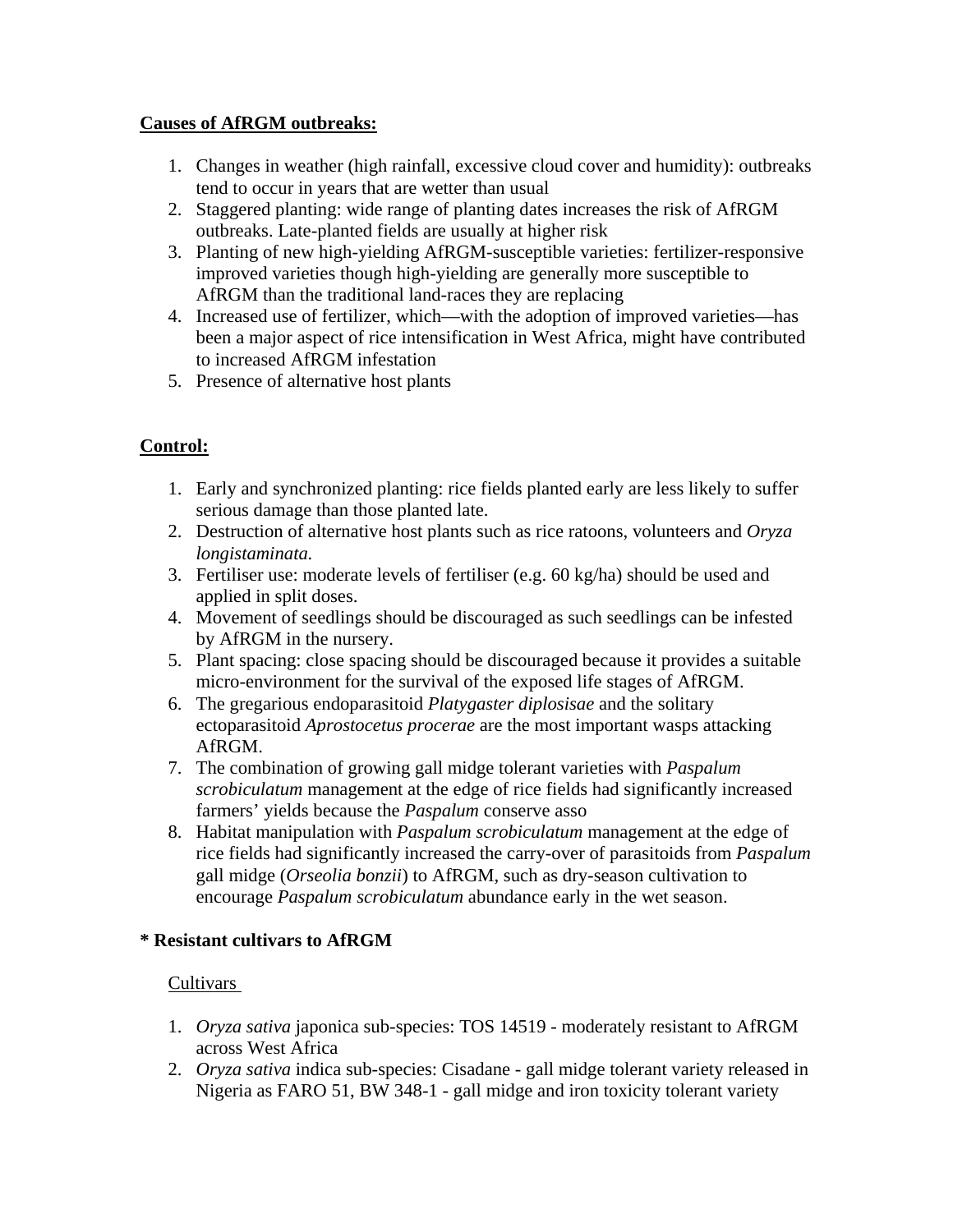released in Burkina Faso and Mali, Leizhung - gall midge tolerant variety released in Mali

- 3. Lowland NERICAs: NERICA L-25 was found to be moderately resistant to AfRGM in Nigeria. Other promising varieties include: NERICA L-19, NERICA L-29 and NERICA L-49
- 4. Traditional *Oryza glaberrima*: TOGs 7106, 7206, 7442, 6346, and 5681 could be used as donors in breeding for resistance to AfRGM

### **Termites**



### **General Information :**

- 1. Termites are the most significant soil pests of rice in Africa. They are primarily a problem in upland rice ecosystem but may also occur in lowland areas in light textured soils. Of the 19 species attacking rice in Nigeria *Macrotermes* sp. is the most common and destructive.
- 2. Termite damage on rice roots can also predispose the roots to secondary infection or invasion by pathogens.

### **Symptoms :**

- 1. Damage is caused by the adults (workers) that consume the roots and fill the stem with soil. The reduced translocation of water and nutrients causes the attacked plant to dry up, become stunted, and to wilt or die.
- 2. Damaged plants can easily be pulled up by hand because the roots are severed.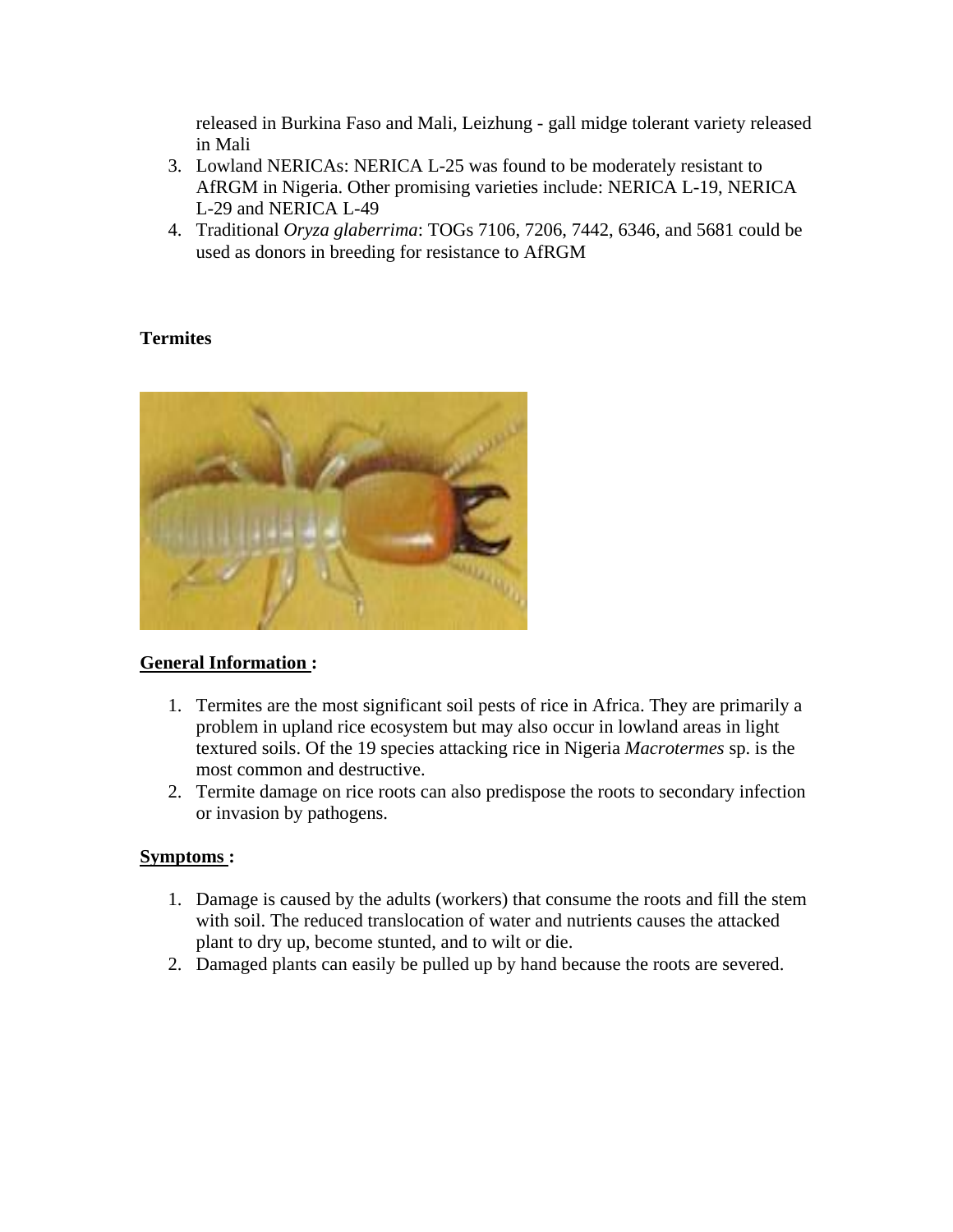

### **Causes of termite outbreaks:**

- 1. Presence of termite nests around field/farm
- 2. Warm and dry climatic conditions (i.e. lack of rainfall)
- 3. Introduction of exotic crop species. Indigenous crop species are better able to cope with termite infestation as they have evolved some level of resistance
- 4. Presence of unhealthy crop species that have been subjected to biotic and abiotic stresses such as drought, weeds, diseases, etc.
- 5. Lack of effective termite control measures

### **Control:**

- 1. Effective traditional practices against termites include: use of bamboo stems, smoking the termite nest, use of salt, and flooding of termite nests with water.
- 2. Biopesticides such as neem oil, neem powder and powdered tobacco are effective against termites because they serve as potential replacement for persistent chemical pesticides, such as Carbofuran which has already been banned in several countries.
- 3. The entomopathogenic fungus *Metarrhizium anisopliae* is an effective biological control strategy against termite attack on upland rice.
- 4. The application of red palm oil mixed with pawpaw is an indigenous biological control practice. The mixture attracts soldier ants that attack and drive away the termites

#### **\* Resistant cultivars to termites**

- 1. LAC 23, NERICA 1, NERICA 5, NERICA 14 are resistant to termites
- 2. NERICA 2 and NERICA 3 showed some levels of tolerance to the pest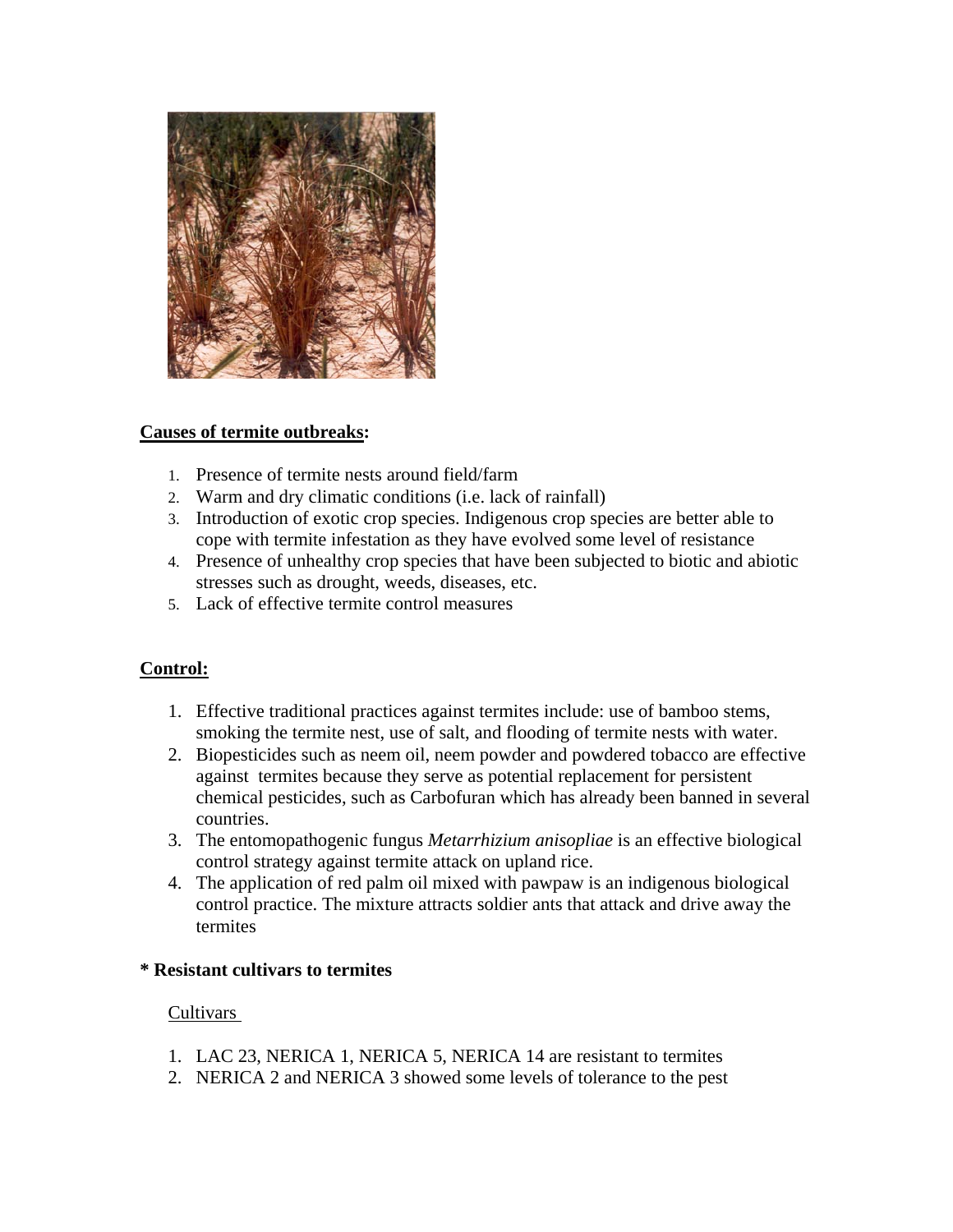### **Insect Vectors of Rice Yellow Mottle Virus (RYMV)**



### **General Information :**

- 1. The rice yellow mottle virus (RYMV) is one of the most economically damaging diseases of rice in Africa and Madagascar. First identified in irrigated rice fields at Otonglo, Kisumu,Kenya in 1966
- 2. RYMV is a spherical positive sense single stranded RNA (ssRNA) virus belonging to the sobemovirus group. It occurs at relatively high concentration in systemically infected plants.
- 3. The virus is mechanically transmitted gains entry into rice plants through injuries. The possible roots of entry are (i) root damage during transplanting and roots intertwining in the soil, (ii) weeding operations with hoes, (iii) harvesting with sickle, and (iv) insects
- 4. Owing to the seriousness of the disease in limiting rice yields in Africa, the need to understand the dynamics of virus spread and the vector's role in it became vital so that control options which would be both sustainable and accessible to the lowincome farming community are well targeted

#### **Symptoms :**

- 1. RYMV is characterized by pale yellow mottle leaves, stunting, reduced tillering, non-synchronous flowering, and yellowish streaking of rice leaves
- 2. Malformation and incomplete emergence of panicles and sterility are observed on infected rice plants
- 3. Some varieties developed conspicuous bronze or orange colouration followed by rolling of leaf margins and subsequent leaf desiccation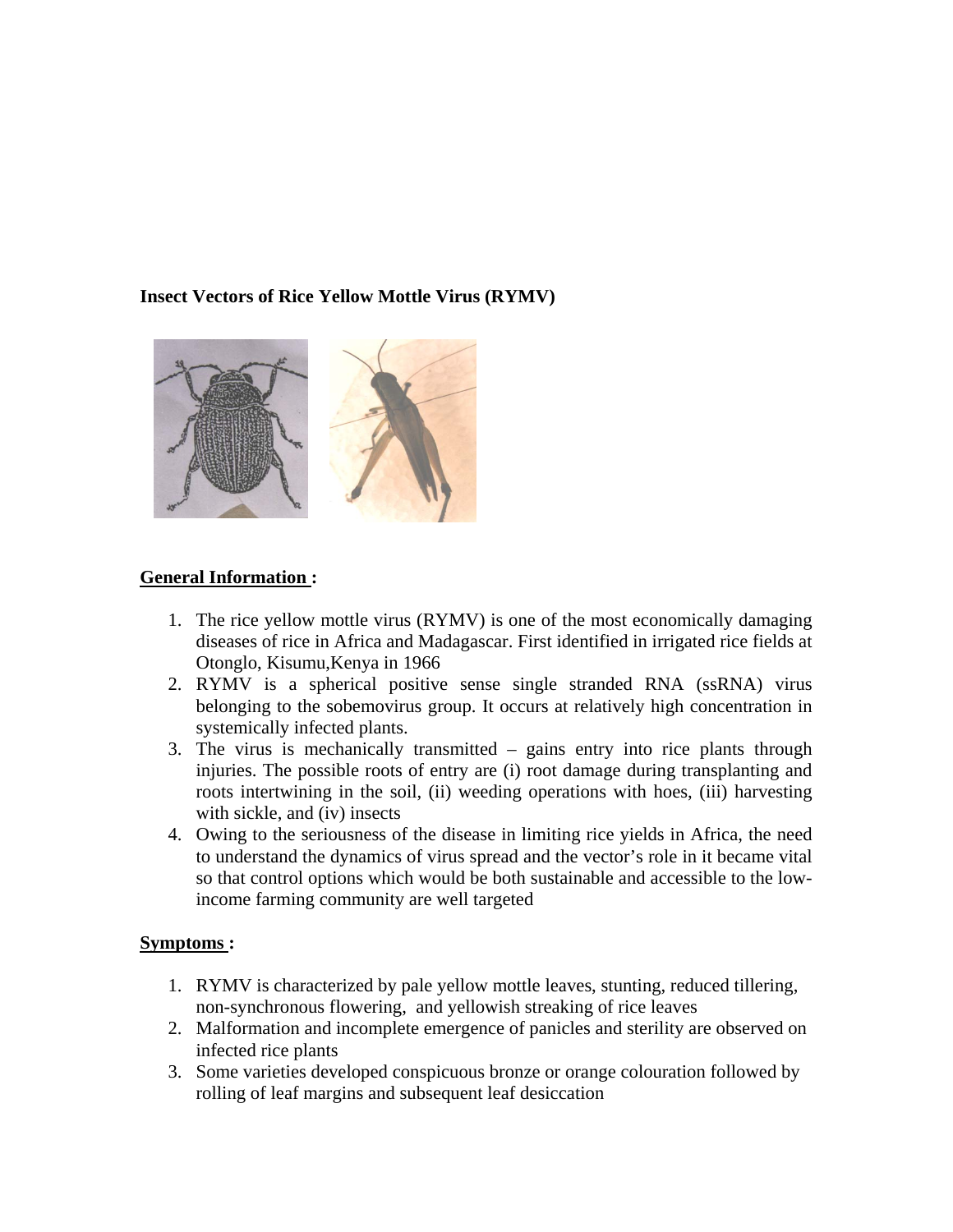4. The symptoms could be mistaken for iron or nitrogen deficiency as well as iron toxicity damageadults (workers) that consume the roots and fill the stem



#### **Causes of RYMV outbreaks**

- 1. Newly introduced varieties from Asia which are inherently vulnerable than the traditional land races they have replaced coupled with monoculture over large acreage.
- 2. The availability of irrigation water that allows rice planting throughout the year facilitates the survival and penetration of pests and pathogens. It also leads to enhanced growth and continuity of weed hosts and seedling volunteers
- 3. Outbreaks of the insect vectors which acquire the virus from the infected rice and weeds
- 4. Increased use of fertilizer influenced the natural ecology of crops in favor of pest population build up and increase in the incidence of the virus
- 5. Wide range and non-synchronous planting dates increases the risks of RYMV outbreaks
- 6. Rapidly increasingly international transfer of germplasm without adequate adaptive testing may also contribute to the spread of the virus

### **Control:**

- 1. The control of the insect vectors using biopesticides
- 2. Early transplanting before the outbreak of *Trichispa sericea,* with reduction in spacing of plants
- 3. Destruction of rice residues after harvest and ratoons that harbour the virus and insect vectors
- 4. Synchronous planting